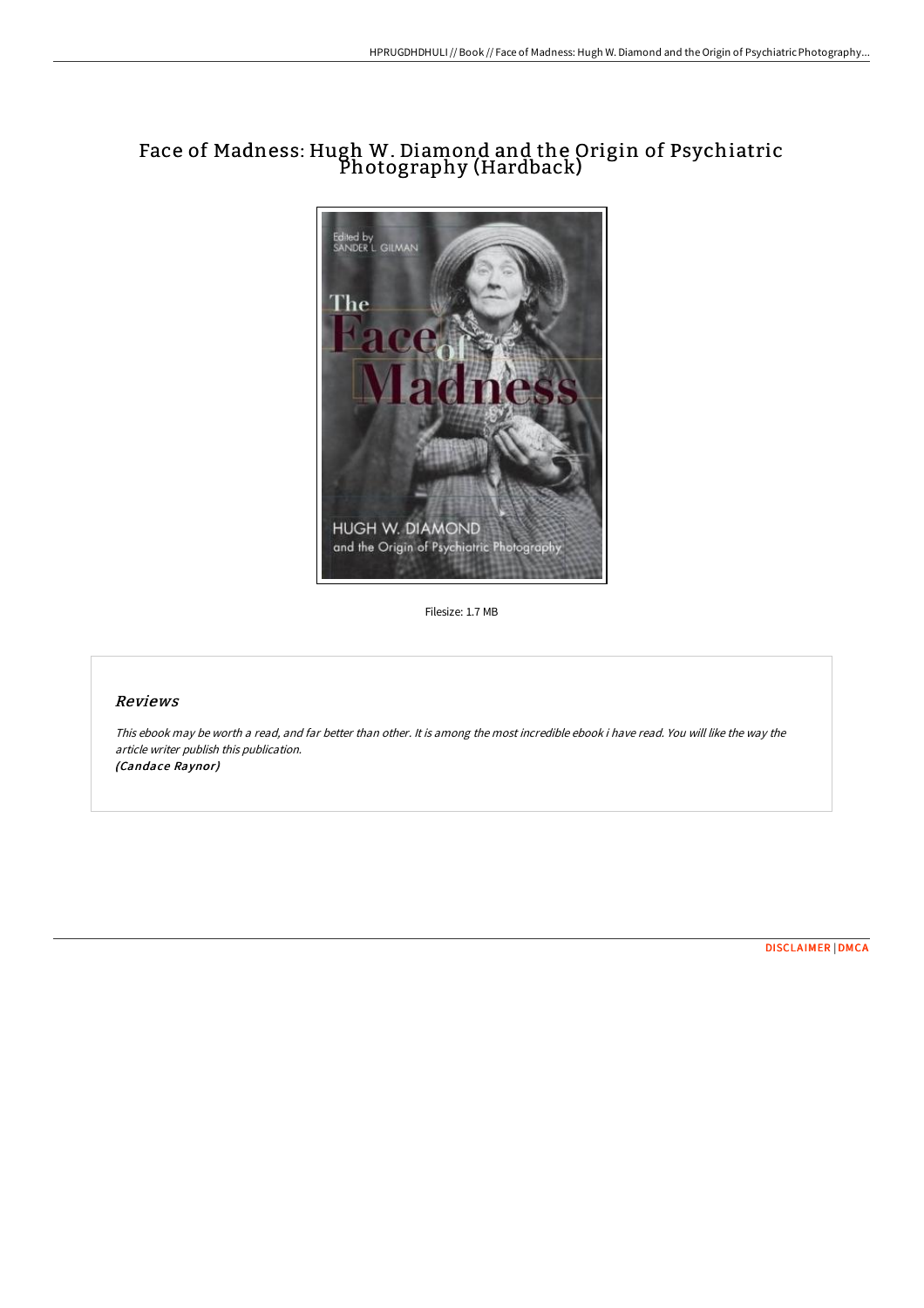#### FACE OF MADNESS: HUGH W. DIAMOND AND THE ORIGIN OF PSYCHIATRIC PHOTOGRAPHY (HARDBACK)



To save Face of Madness: Hugh W. Diamond and the Origin of Psychiatric Photography (Hardback) PDF, remember to follow the button beneath and save the file or gain access to other information that are have conjunction with FACE OF MADNESS: HUGH W. DIAMOND AND THE ORIGIN OF PSYCHIATRIC PHOTOGRAPHY (HARDBACK) ebook.

Echo Point Books Media, United States, 2015. Hardback. Book Condition: New. Reprint ed.. 254 x 203 mm. Language: English . Brand New Book \*\*\*\*\* Print on Demand \*\*\*\*\*.Today the use of photography (and its extension, video) in psychiatry is a common practice. But in the 1850s, when pioneering medical photographer and psychiatrist Dr. Hugh W. Diamond was behind the camera, this technique was an innovative application of art to science, reflecting and expanding the contemporary interest in physiognomic characteristics. In The Face of Madness, notable scholar Sander Gilman has curated a unique exhibition of 54 of Dr. Diamond s photographs and commentary. Diamond s photographs are eloquent portraits of the insane-the melancholy, the depressed, the deranged, the alcoholic-whom he cared for at the Surrey County Lunatic Asylum. In addition to their psychiatric significance, these photographs are notable works of art since Diamond was a pioneer in experimenting with and refining photographic techniques. Diamond s paper On the Application of Photography to the Physiognomic and Mental Phenomena of Insanity, is included in this printing. This discourse discloses three functions of photography which are still relevant to the practice of psychiatry today: Photography can record the appearance of the mentally ill for study; it can be used for treatment through the presentation of an accurate self-image; and it can record the visages of patients to facilitate identification in case of later readmission. In addition to Diamond s paper, notes and analysis by Dr. John Conolly are also included in this volume. Dr. Conolly, one of Dr. Diamond s associates, was widely considered to be the leading British psychiatrist of the mid-nineteenth century. His patient case studies accompany 17 of Diamond s photographs. These reports include clinical information as well as diagnoses based on the theories of the physiognomy of insanity accepted at...

 $\mathbb{R}$ Read Face of Madness: Hugh W. Diamond and the Origin of Psychiatric [Photography](http://bookera.tech/face-of-madness-hugh-w-diamond-and-the-origin-of-1.html) (Hardback) Online B Download PDF Face of Madness: Hugh W. Diamond and the Origin of Psychiatric [Photography](http://bookera.tech/face-of-madness-hugh-w-diamond-and-the-origin-of-1.html) (Hardback)